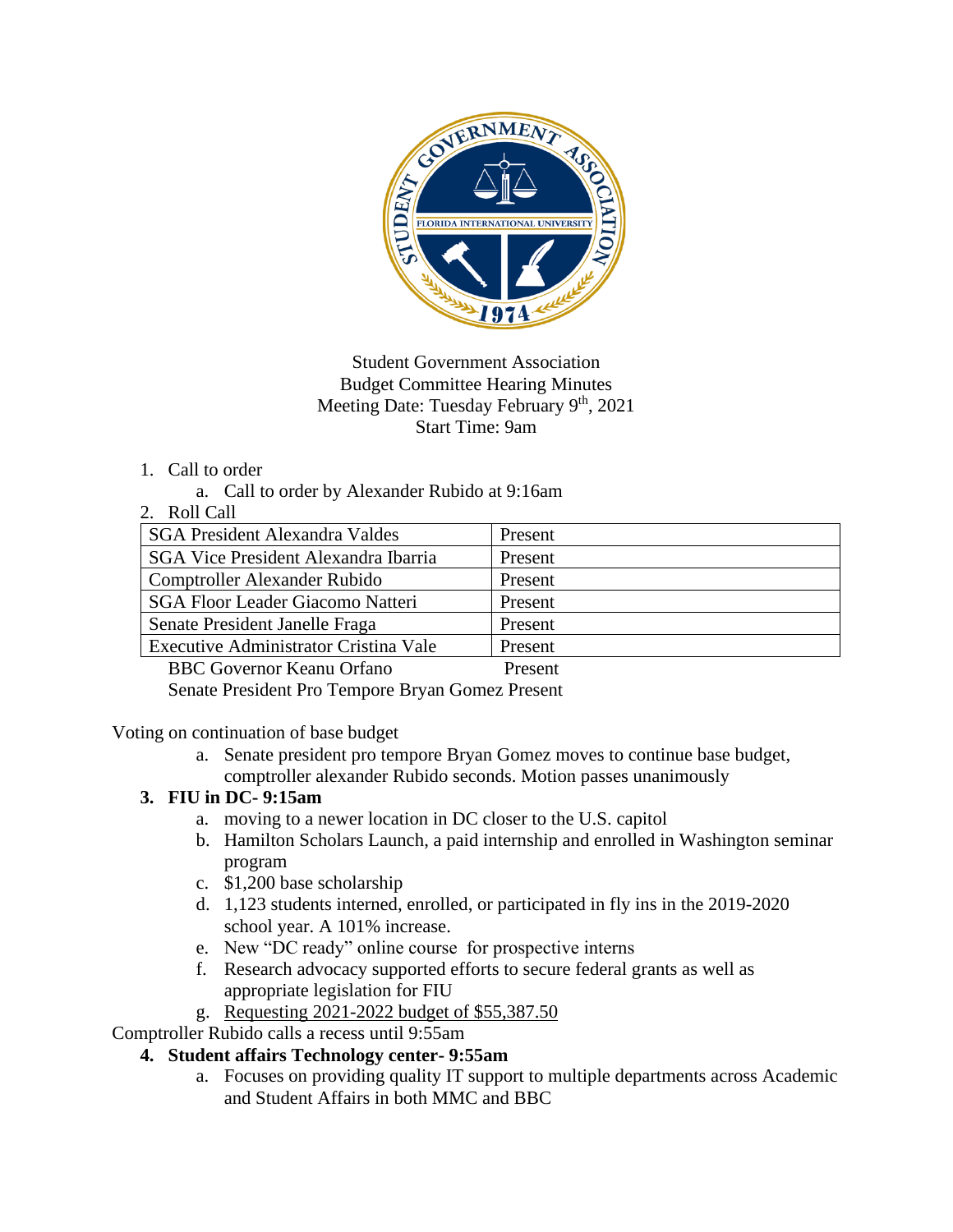- b. Mission is to set a cleat, viable direction for all technology decisions
- c. Requesting budget total of \$8,058.81
	- **i.** Office chairs- \$2,500
	- **ii.** Dell 24" monitors- \$700
	- **iii.** Dell universal Docks- \$1,000
	- **iv.** BOMGAR remote support team license- \$3,439

#### **Questions:**

Bryan Gomez: with this budget request, would we see a decrease in request next year due to the items requested?

**Answer**: yes since the BOMGAR we are requesting will last us longer, so we won't need this in our budget next year

Janelle Fraga: does your department provide services to students or just departments?

**Answer**: we do not service students directly but we service entities that greatly help students like campus life and CSO

### **5. Orientation and family programs- 10:15am**

- a. Mission is to assist students and families in the successful transition to the university and collegiate environment.
- b. Student leadership teams have accomplished many feats and gained many awards.
- c. Showing improvements for panther camp executive board/facilitators and peer advisors as well.
- d. Requesting
	- **i.** orientation peer advisor team salaries \$130,500
	- **ii.** 2.0 services- \$23,666
	- **iii.** Fiu t shirts- \$18,800
	- **iv.** Panther camp
		- **1.** Transportation- \$36,800
		- **2.** Team stipend- \$24,700
		- **3.** T shirts- \$5,000

# **v. Student attendance for parent and family day**

- 1. Decorations- \$500
- 2. Space/media services- \$1500
- 3. Brunch- \$1500

### **vi. Extended orientation**

### **Questions:**

Cristina Vale: you mentioned you wanted to offset the cost of panther camp, is it offsetting to the student or department?

**Answer**: its for the students, we already have students not paying for things but things like transportation could be offset depending on the cost.

Bryan Gomez: which line items do you prioritize?

**Answer**: orientation is a mandatory part for all students, the prioritization is basically how the line items are ordered

# **6. Outstanding Student Life Awards- 10:35am**

- a. Only university wide awards process
- b. Total of 20-25 awards annually
- c. OpenWater License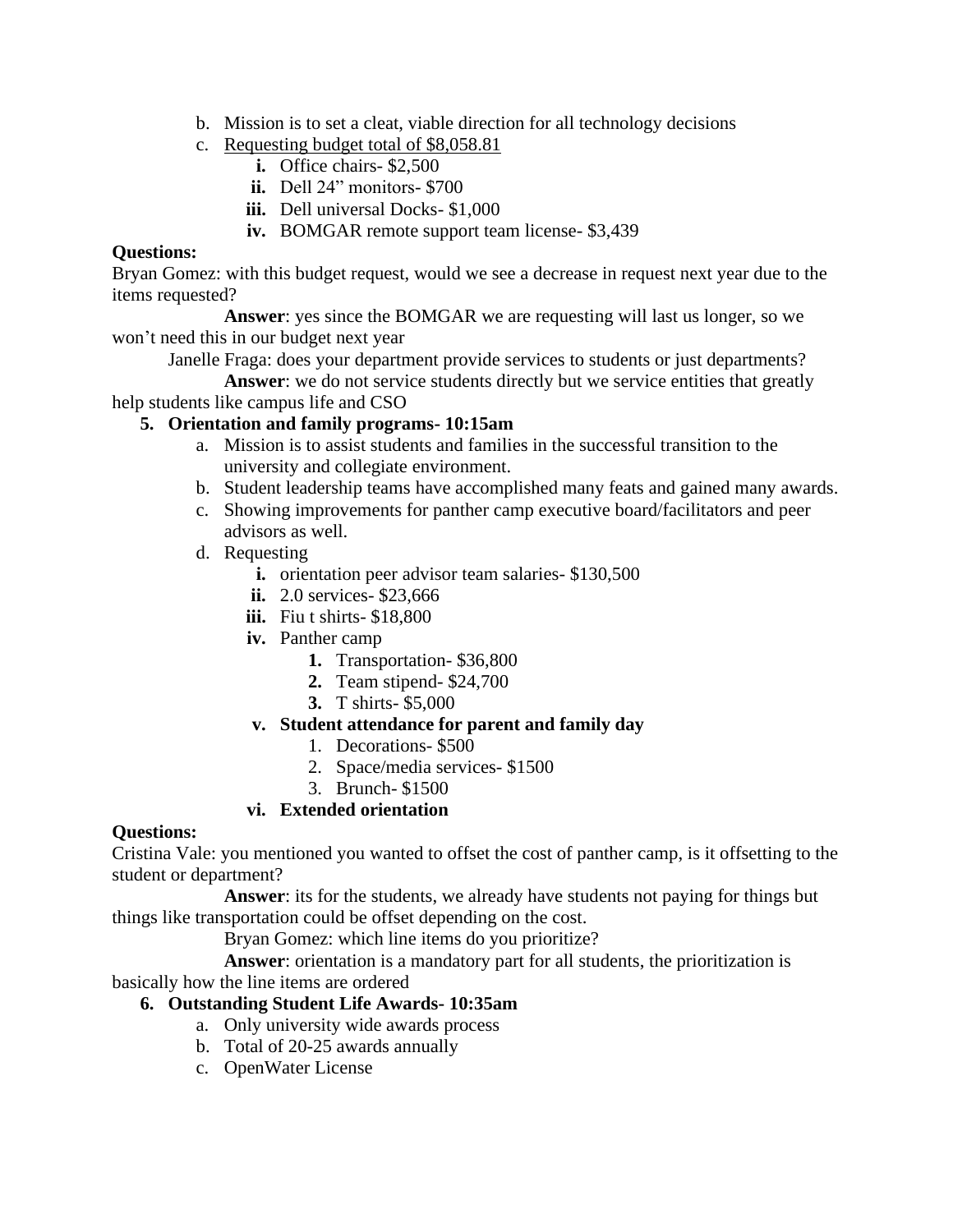- i. Due to allocation from SGA, we can better guarantee confidence throughout the process
- ii. These awards recognize expectational FIU students which increases affinity
- d. Total Budget Request: \$18,885 (based on 100% repopulation)

### **Questions:**

Bryan Gomez: has there been any research into what software is the most effective? Is OpenWater the most effective?

**Answer**: we have tried other programs and there were very time consuming. We have noticed that OpenWater is the most effective and user friendly.

Alexander Rubido: are you planning any in person events?

**Answer**: we are trying to get together a caravan or drive through for our students, as well as webinars and virtual ceremonies.

### **7. Alternative Breaks- 10:55am**

- a. Students engage in strong direct service and experiential learning during their winter, summer, or spring breaks
- b. Largest student-run service learning organization on campus
- c. Total budget request \$60,000
	- **i.** Travel
	- **ii.** Event programming
	- **iii.** Marketing and giveaways

### **Questions:**

Janelle Fraga: will the breakaway program offset be used on the students?

**Answer**: workshops and events will become much less expensive so this will allow our

# program to diversify and set students up for more experiences

### **8. Roarathon- 11:15am**

- a. Entering our  $24<sup>th</sup>$  year
- b. Working closely with Nicklaus Childrens hospital
- c. Looking to aid our student leadership team
- d. Stage rental
- e. Cost of renting wellness and recreation center
- f. Plan on streaming in-person events

### **Questions:**

Bryan Gomez: are there any plans for events at BBC?

**Answer**: absolutely, we also keep all events on campus lifes page so anyone can participate, we also have a yoga event happening soon at BBC to keep up with outreach for roarathon

# **9. Social Justice & Inclusion, Formerly MPAS- 11:35am**

- a. Works to empower social change and advocate for diversity and inclusion
- b. Budget request \$77,155.32
- c. Focused on enhancing student development
- d. New curriculum focusing on student success, affinity, and retention
- e. Would like to focus on new social justice and inclusion efforts

### **Questions:**

Janelle Fraga**:** is there a womens mentorship program along with the male mentorship program?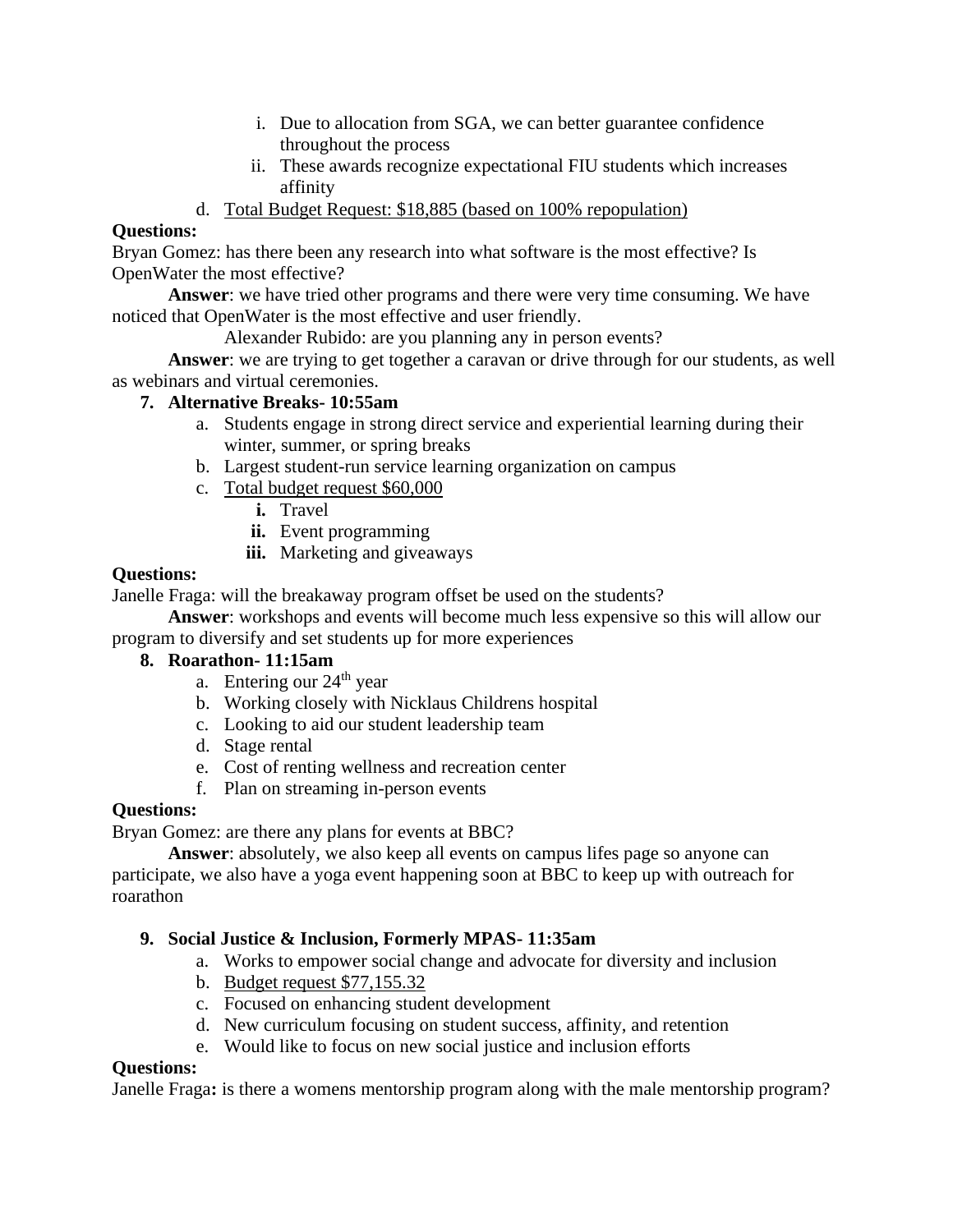**Answer:** absolutely, the womens center will go into more detail but they are now a part of our office.

Bryan Gomez: does the office plan to continue programming once repoluation is 100%?

**Answer**: this is something we have been looking into for the past three years. Having hybrid options allows more people to attend even without a pandemic

### **10. LGBTQ Initiatives- 11:55am**

- a. Working to create environment of empowerment and inclusion
- b. Committed to student development
- c. Continuing our mentorship program
- d. Total budget request \$76,527

### **Questions:**

Alexander Rubido**:** have graduate assistants been able to relieve workload in order to open up for more grant writing?

**Answer**: we have had a coordinator help with the workload and the graduate assistants are a great help to them.

Alexandra Valdes/Bryan Gomez: what initiatives towards marketing are being taken? Is there plans to market in BBC and other FIU campuses?

**Answer**: absolutely, we have members directly linked to BBC that keep a steady flow of communications

Alexandra Valdes: Have you considered working with the alumni association?

**Answer**: One of the main reasons for bringing in a coordinator was to free time to be able to work with the alumni association

### **11. Womens Center (Base Budget)- 12:15pm**

- a. Working with students to empower social change and advocate for diversity and inclusion.
- b. Hosted inaugural "Miami Black woman's forum" along with many other events and programs
- c. Total budget request \$76,000

### **Questions:**

Bryan Gomez: if the free menstrual product initiative is coming back up for consideration, could the senator who brought it up continue the conversation once repopulation is at 100%

**Answer**: absolutely, there is a state legislation that is in regards to free menstrual products in elementary- high schools, so to have the free products in the university would be a huge help.

### **12. Relay for life- 1:35pm**

- a. A major fundraising event for the American cancer society
- b. Relay has raised over 1.3 million dollars for the American cancer society
- c. Accomplishments and upcoming events range from virtual bingo night to relay for life event
- d. Goals of 2020-2021 deal with engaging 30-40 teams and host a covid-19 modified event

### **Questions**:

Bryan Gomez: since you're requesting the same budget, do you plan on programming in both campuses?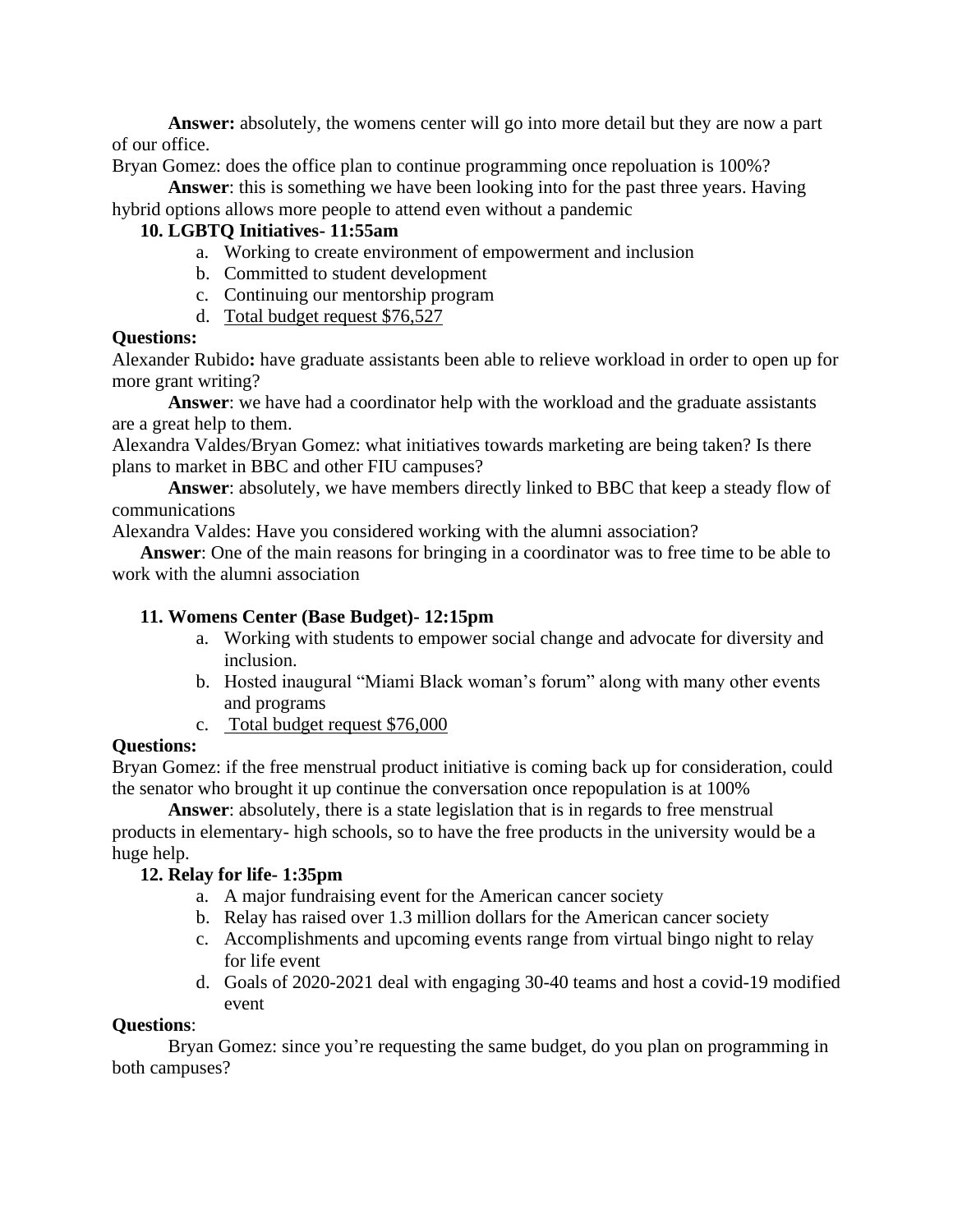**Answer**: relay for life primarily takes place at MMC, it would be extremely difficult to coordinate two simultaneous relays, but the event itself is a university wide event, alumni from all campuses have contributed and shared their admiration for the event

### **13. National First-Generation Celebration- 1:55pm**

- a. First gen celebration week will feature drive throughs due to the pandemic
- b. First generation brunch (celebration kickoff)
- c. Total budget request \$11,641.93

### **14. Multifaith Council- 2:15pm**

- a. Exists to provide a chance for students to practice their faith, in a healthy and respectable way
- b. Continuing to evolve and find the best ways to interact and support students
- c. We have noticed the first week of classes is the best way to reach students
- d. The budget request will be the same as last year

### **Questions:**

Keanu Orfano**:** does multifaith have plans to work in BBC?

**Answer:** we haven't done much at BBC, we work primarily in MMC but we are always open to collaborate with BBC

Bryan Gomez: could we have a faith fair at BBC?

**Answer**: while I cannot speak for everyone, I can imagine there would be great feedback and a great conversation to be had with collaborating with BBC

### **15. Student Media- 2:35pm**

### a. **Memorandum of understanding**

- i. Provide information and education to the student government association president and senate for improved understanding of the role
- ii. While we are joining with CARTA, it is stressed that student media is still an independent entity. This keep our media free of interference from any organization or program.
- b. Virtual boot camp and virtual events like club fairs and forums

# **Questions:**

Bryan Gomez: how will you reach out to the students coming in who have never had an on campus experience, and how will you show your presence as student media

**Answer**: expanding the website and making sure social media keeps up to date is the most effective measure

Alexander Rubido: can you elaborate on the effectiveness or the radio station?

**Answer**: As far as viewership, the pandemic has not affected the radio show very much. The station has grown about 5 times as much since I first joined. A lot of viewers tune in because of Instagram. We post many things about when the shows will air and what the topics are.

# **16. Convocation- 2:55pm**

- a. Created to welcome our new freshmen
- b. We have had different iterations of what convocation looks like
- c. Total Budget Request: \$64, 355

# **17. Black Student Union- 3:15pm**

- a) It was created to advocate and educate students of the African diaspora.
- b) Sees the increase as a way to grow BSU and want to do this by collaborating other councils to diversify the FIU student body.
- c) Total Budget Request: \$146,645